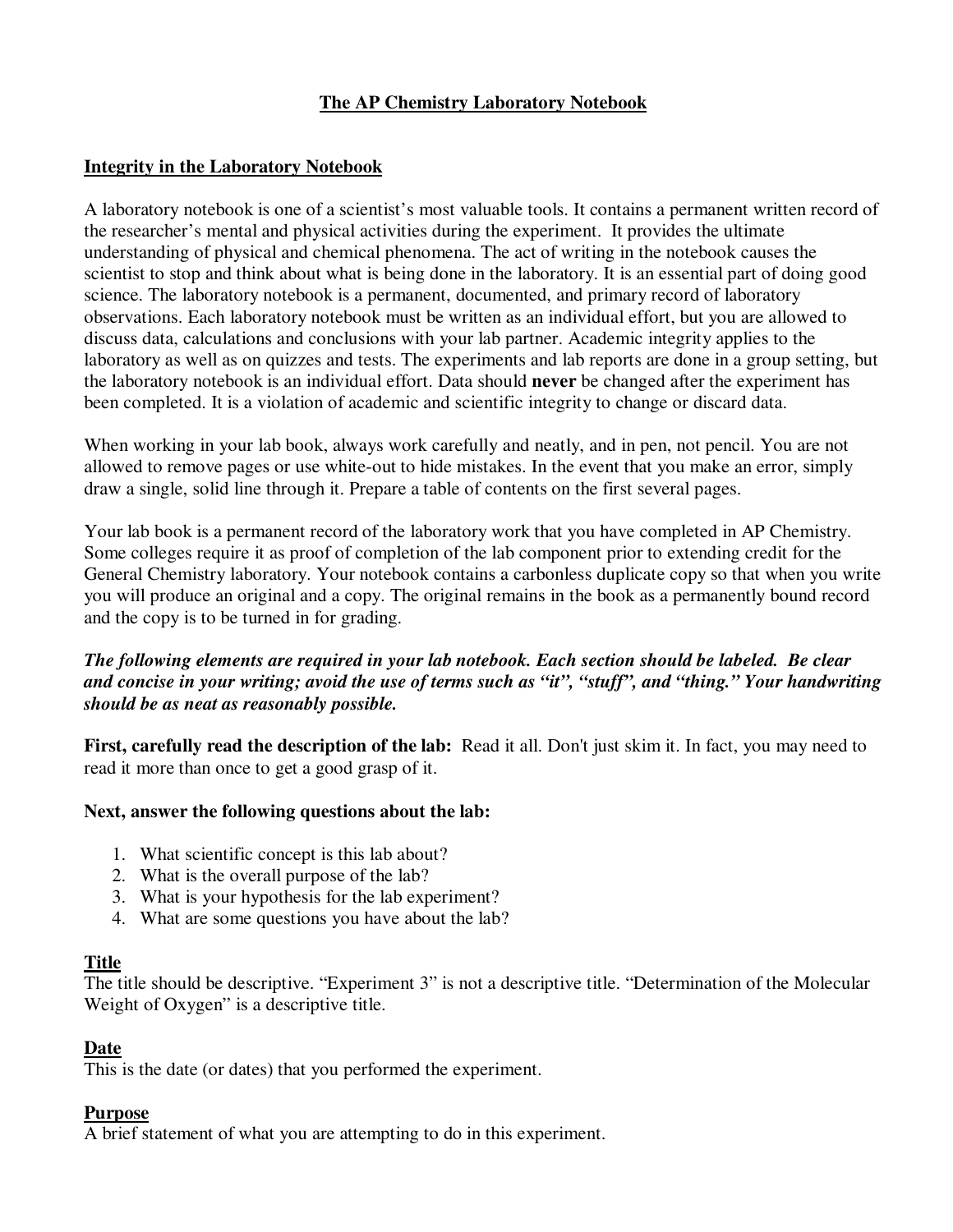# **Procedure**

A couple of sentences describing the experimental methods you will be using. Do not include lengthy, detailed instructions. You are not to copy the entire set of procedures from the lab manual. You are describing the basic techniques and methods that you will be using in the lab. A flow chart is an excellent way to describe a lab procedure and is very easy to follow during lab. Flow charts can include pictures of lab equipment and lab techniques. Safety information should also be included here.

*Example: A mixture of two substances will be separated, by differences in their boiling points, into pure components by the use of fractional distillation. The purity of each substance will then be tested using thin layer chromatography.* 

# *Example of a flow chart:*



### **\*\*\*Title, Date, Purpose and Procedure must be recorded in your lab book prior to beginning the lab\*\*\* This is what you write when you are asked to write a pre-lab.**

# **\*\*\*The following information is recorded during and after the lab\*\*\***

- 1. Before you start the lab, review the objectives and procedures you will follow.
- 2. List all the variables in the experiment, identifying independent variable(s) and dependent variable(s).
- 3. Use the list of variables and units of measurement to create a data table.

# **Observations**

Describe what you did during the experiment, using an abbreviated narrative form. Write this in your lab book as soon a possible, preferably **before** going on to the next step of the procedure. Standard techniques such as massing or measuring volumes need not be described in detail. Tell enough, but don't be too wordy. A sketch of the apparatus set-up, or instrumentation used, can be very useful and save a lot of words. The observations can be added to the pre-lab flow chart.

# **Data**

Record all your data directly in your lab notebook. Organize your data in a neat, orderly way. Label all data very clearly. Use correct significant digits, and always include proper units (g, mL, etc.). Space things out—don't try to cram everything into a small space. Use tables where appropriate. (use a ruler to make tables) If **data** is reported within the body of the procedure, as opposed to within a data table, it should be **underlined**. Avoid leaving any blank pages. Try to place diagrams and calculations near to the text that describes them.